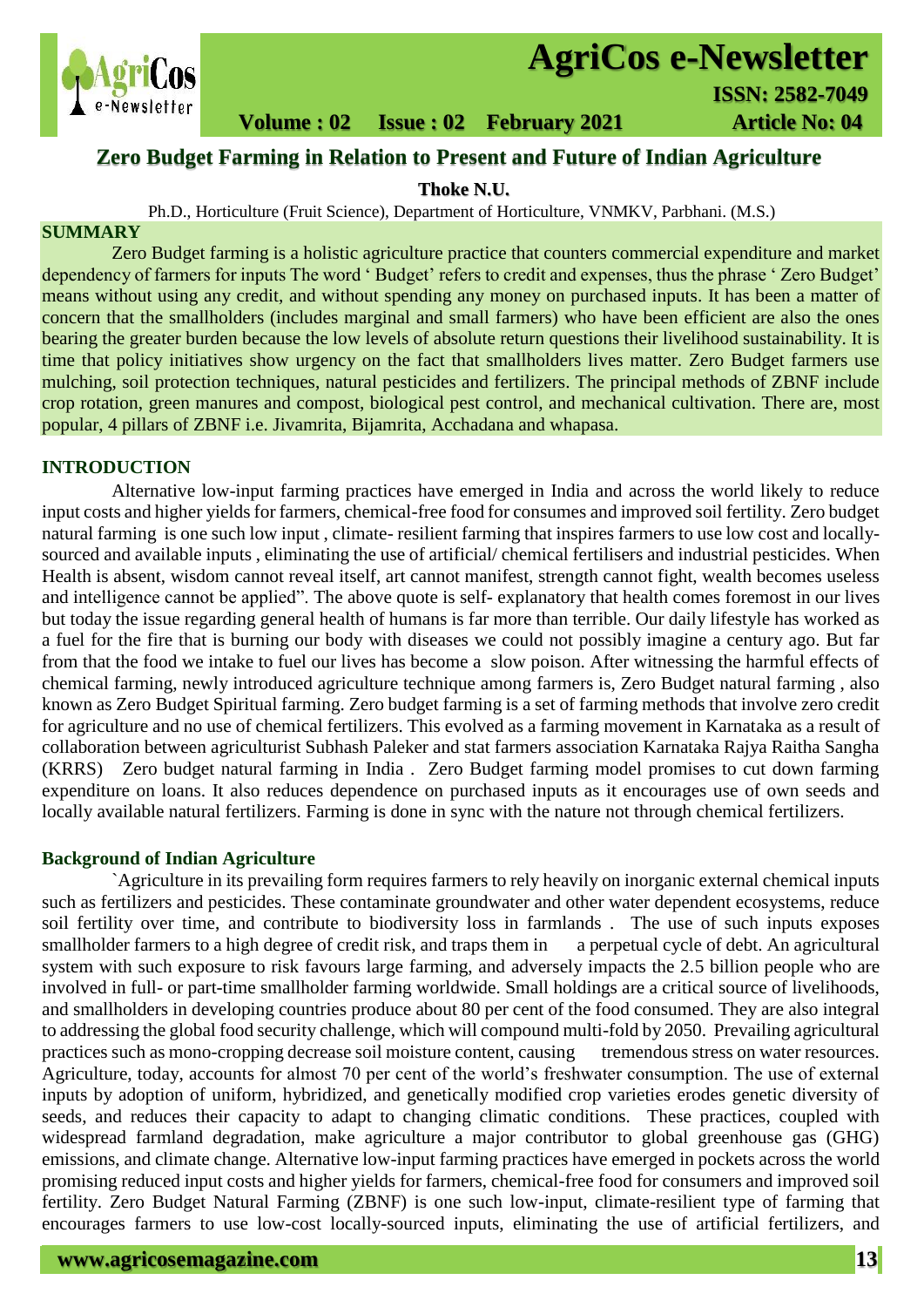industrial pesticides. Natural farming was first popularized by the Japanese scientist and philosopher, Masanobu Fukuoka, who practiced it on his family farm in the island of Shikoku. In India, noted agriculturist Subhash Palekar has helped popularize ZBNF practices across the country.

#### **Indian agriculture Before and After Independence**

Agriculture has been an integral part of the Indian Economy, before and after Independence, despite its decline in share of GDP (17.2% as of 2011). Half of India's population depends on Agriculture as a livelihood. India is 2nd in farm output. Indian agriculture has witnessed wide variations in growth performance during a span of six decades after independence. The variability was particularly pronounced due to the subsistence nature of farming in India and the sector's heavy dependence on monsoon and other climatic parameters. In the initial years after the inception of planned development, it was the green revolution technologies that fired up growth in the sector for nearly three decades. The impact of green revolution tapered off gradually towards the later years of the last century. Economic reforms initiated in early nineties had a significant impact on agricultural sector, primarily due to the opening up of economy to external competition, liberalization of trade and deregulation of input and other sub-sectors. (to overcome difficulties in identifying structural breaks or secular acceleration etc due to inter year fluctuations and to capture the effects of major changes in technologies and policies on the sector in various phases, an analysis based on decadal trend growth rates was carried out . The GDP-Agriculture series (1950-51 to 2010-11) was first smoothened by taking 2-year moving averages to remove the effects of abrupt weather variations and other shocks. Further, trend growth rates were estimated by fitting semi-log trend to the smoothened data).

Five distinct phases of growth were identified:

- Phase I: Pre-green revolution Period (1950-51 to 1967-68)
- Phase II: Early green revolution period (1968-69 to 1985-86)
- Phase III: Period of wider dissemination (1986-87 to 1996-97)
- Phase IV: Post-Reform Period (1997-98 to 2005-06)
- Phase V: Period of Recovery (2006-07 to 2009-10/2010-11)

#### **Why Zero Budget Natural Farming**

- Rising cost of Inputs.
- Volatile market price.
- Fragile ecosystem- Unpredicted monsoon extremes.
- Large suicide of Farmers
- Rising Environmental concerns
- Change in Consumers Preference toward Safety food.

#### **What is Zero Budget Natural Farming?**

This is a form of low external input sustainable agriculture (LEISA). Rather, an extreme form that does not shy away from suggesting that there is no need to use any external inputs. All inputs are to be locally resourced from in and around the village (or perhaps within the farm) in a symbiotic way. This is a dynamic system wherein outputs are likely to be inputs to at least one of the other outputs. More importantly, as none of the inputs are sourced from outside the system then there is no cost, and it is this that is referred to as zero budget natural farming (ZBNF). The logic of the system is simple. If rainforests can have lush growth and also sustain animals then why cannot we propagate agriculture through lessons from nature without recourse to any chemicals and fertilizers. A call to nature where no external inputs need to be purchased is referred to as zero budget natural farming or naisargik sheti or jaivik kheti. This form of agriculture is being propounded by Mr. Subhash Palekar who was trained as an agricultural scientist and did begin his career with an emphasis on input-intensive cultivation that relied on chemicals and fertilizers. However, declining yield after its use for more than a decade made him question the method. This led him to examine in detail and he started experimenting in his own farm where he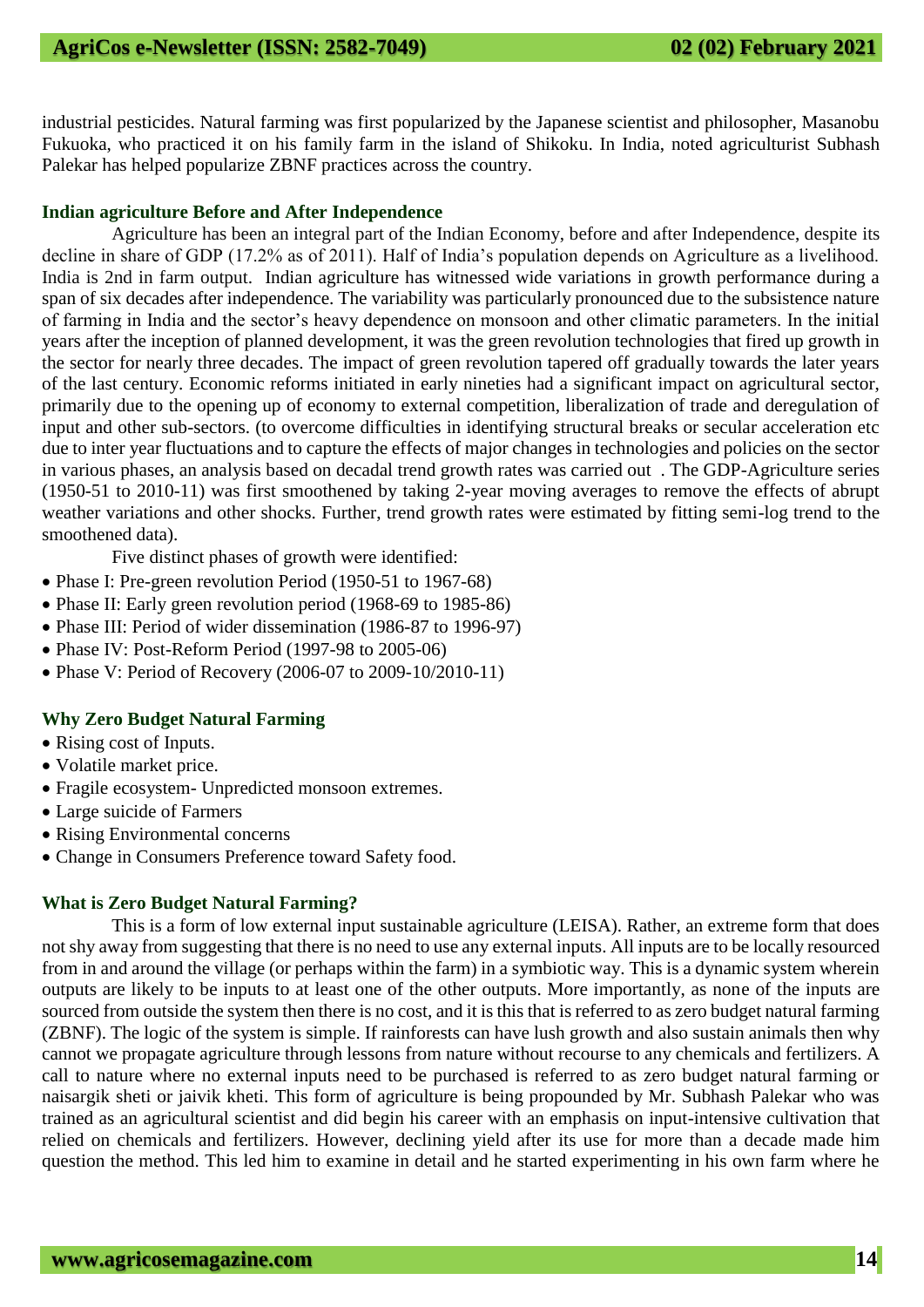learnt that the reliance on external inputs can be reduced. He also started sharing his knowledge with other farmers.

#### **Four pillars of ZBNF**

#### **1 Jeevamrutha/Jivamrita:**

This is a fermented microbial culture prepared from locally available natural resources for the purpose of being applied to the soils/plants at different stages of their growth. It is form of bio-fertilizer, a catalytic agent, promoting microorganism and earthworm activity in the soil. The 48 hour fermentation process multiplies aerobic and anaerobic bacteria present in the cow dung and urine, as they eat up organic ingredients, and a handful of undisturbed soil acts as inoculate of native species of microbes and organisms. Its application acts as a preventive measure against fungal and bacterial diseases. It can be applied through irrigation water or through foliar spray. While transiting from conventional input-intensive agriculture, the application of Jeevamrutha to the soils and plants is required only for the first three years because after that the system becomes self-sustaining.

#### **2 Beejamrutha/Bijamrita:**

This is a concoction prepared from locally available natural resources for the propose of treatment for seeds, seedlings or any planting material. It reduces the possibility of seed infestation by pests and protects young roots from fungus, soil-borne diseases, and seed-borne diseases that generally affect the plants after monsoon. In the ingredients, the dung and urine from the indigenous breed cow act as a powerful fungicide, and anti-bacterial agent, respectively.

#### **3 Acchadana/Mulching:**

There are three types of mulching.

**Soil mulching:** It protects topsoil by avoiding tilling. It facilitates aeration, and promotes water retention. If not zero tillage, avoid deep ploughing.

**Straw/Biomass mulching:** Application of dry organic matter (dead material of any living being) along with Jeevamrutha will lead to decomposition and humus formation that will improve soil fertility.

Live mulching: This suggests inter-cropping or mixed-cropping by combining monocots (those seedlings with one seed leaf like rice and wheat) with dicots (those seedlings with two seed leaves like legumes) in the same plot of land. This will create a symbiotic relationship because monocots will supply elements like potash, phosphate, and sulphur, while dicots will work towards nitrogen-fixation.

#### **4 Whapasa/Moisture:**

This calls for an appropriate mix of water and air in the soil or the relevance of soil moisture. It questions the thinking that plants need more water and irrigation is the way out. Rather, it calls for a reduction in water usage and resonates with the saying "more crop per drop."

#### **PEST Mangement in ZBNF**

**Agniastra :** It composed of 10 L local cow urine, 1 kg Tobacco, 500gm of Green Chilli, 500gm of Local Garlic, 5 kg Neem leaves pulp (crushed in urine).

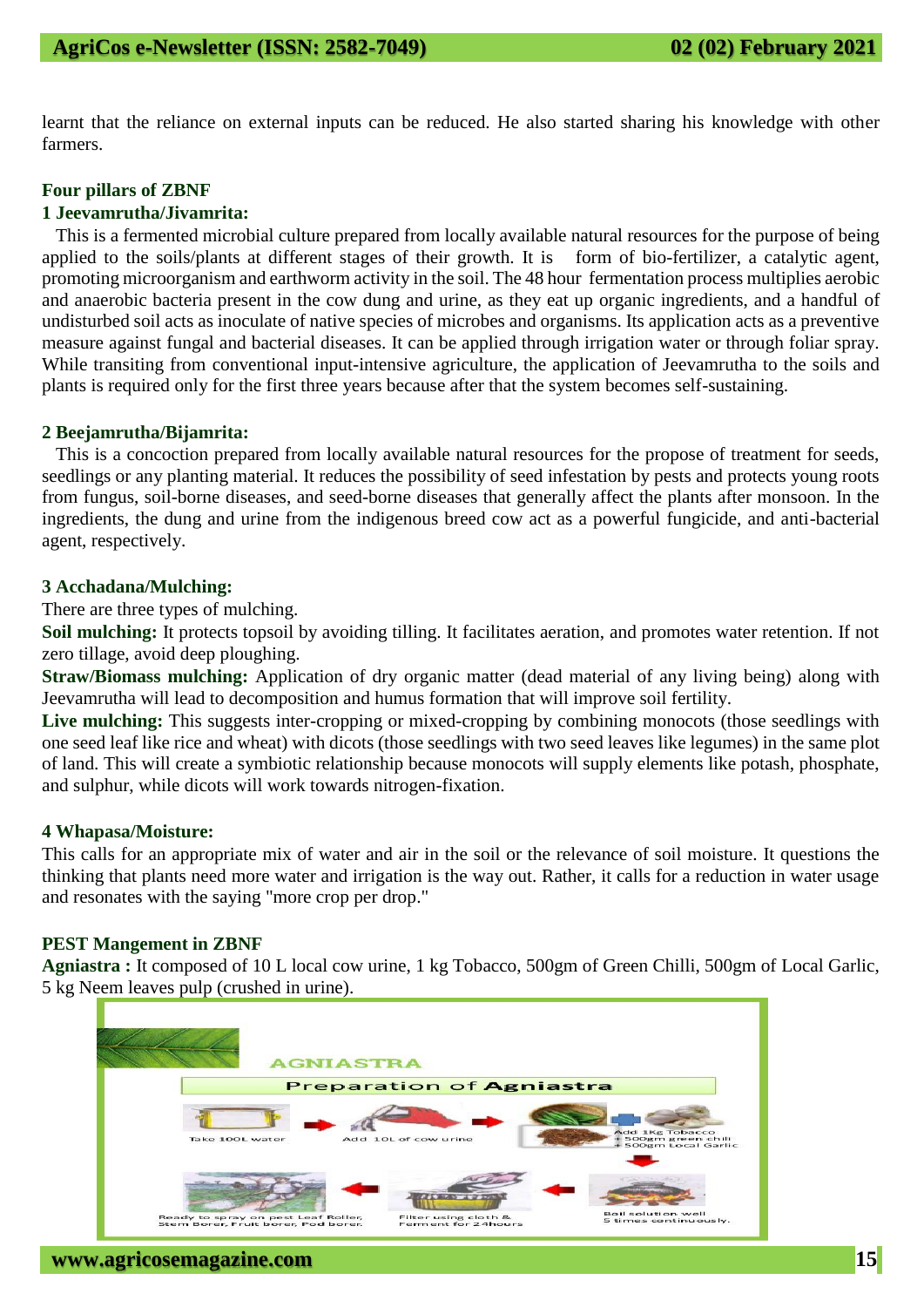**Benefits:** It is effective against the pests like leaf roller, stem borer, fruit borer, pod borer.

**Brahmastra :** It is prepared by neem leaves, custard apple leaves, guava leaves, lantern camellia leaves, pomegranate leaves, papaya leaves and white dhatura leaves crushed and boiled in urine.



**Benefits:** it is used to control all of sucking pests, fruit borer, pod borer.

**Neemastra :** it is made up of local cow urine (5L ) , cow dung (5kg) and neem leaves and neem pulp (5kg) fermented for 24 hrs.

| <b>NEEMASTRA</b>                |                                                                                                                             |                                       |
|---------------------------------|-----------------------------------------------------------------------------------------------------------------------------|---------------------------------------|
| <b>Preparation of Neemastra</b> |                                                                                                                             |                                       |
| Take 100L water                 | Add 5L of cow urine                                                                                                         | Add 5kg cow dung                      |
| Filter using a cloth            | ferment for 24 Hrs. Stirred solution<br>twice a day by any stick.<br>Ready for<br>Spray for<br>sucking pests<br>& Mealy Bug | Crush 5kg neem leave,<br>add the pulp |

**Benefits:** it is used for sucking pests and mealy bug.

# **Advantages of Zero Budget farming**

- Zero budget farming is environmentally friendly.
- Saving on cost of seeds , fertilizers and plant protection chemical has been substantial.
- Because of continuous incorporation of organic residues and replacement of soil fertility, Helps to maintain the soil health.
- Pest management is key component in zero budget natural farming crop production system.
- To successfully control pest in and zero budget natural farming it is important to understand the interactions of different component in a specific ecosystems.
- The new system of farming has forced the farmers from debt trap and it has instilled in them a renewed sense of confidence to make farming and economically viable venture often explore biodiversity than conventional farms.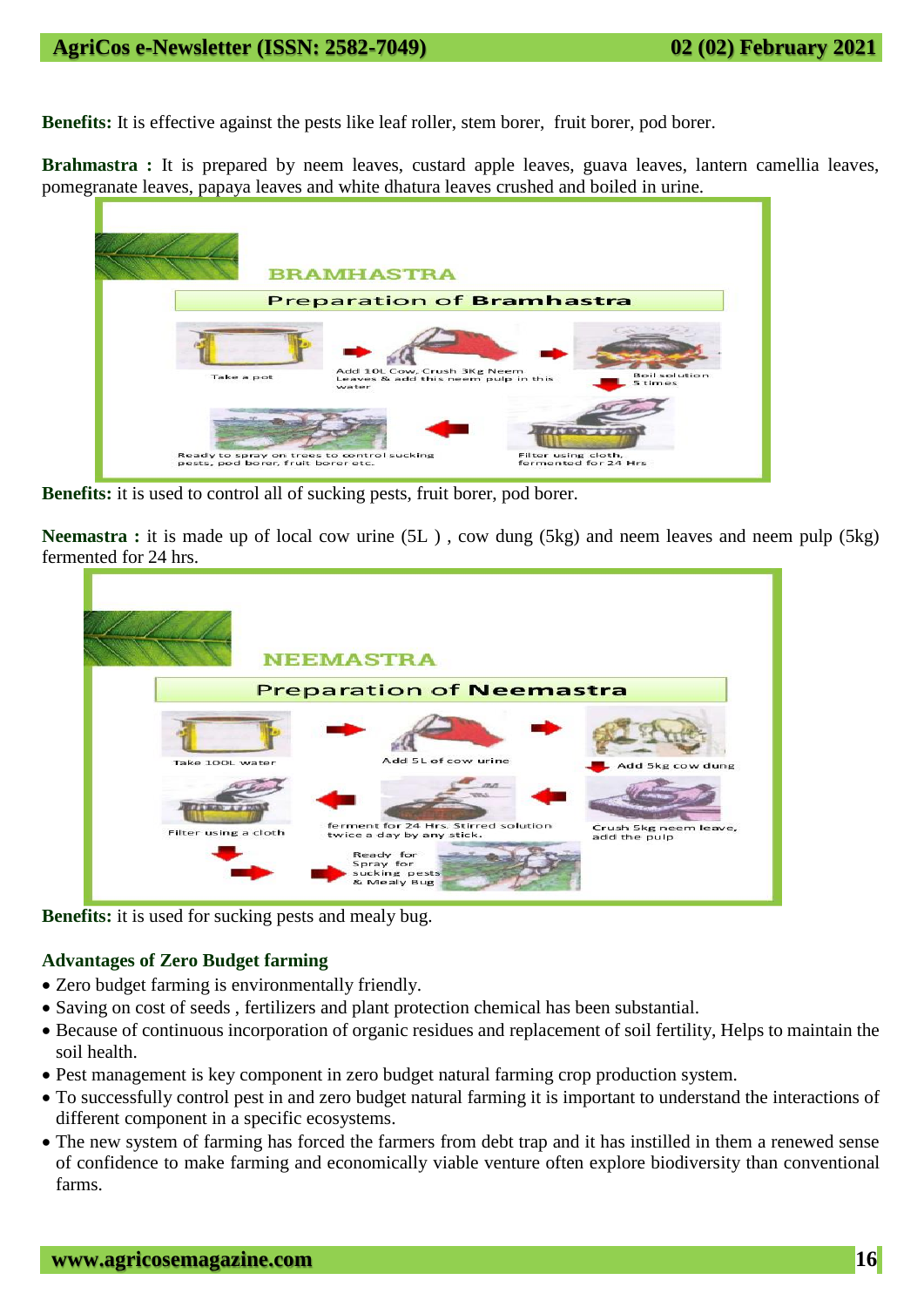# **Scope Zero Budget Farming**

- 70% of land area is under dry land agriculture with marginal resource poor farmers.
- The average pesticide usage of country is 0.6 kg/ha< China (13kg/ha) <Korea (16.56kg/ha), so zero budget can be easily employed.
- 80% conventional yield can be achieved with Zero Budget Natural Farming.
- Farmer get premium price of 22-35% over conventional produce.
- Due to diversified cropping farmers get year round income and insurance against crop failures.
- The income obtained from the farm is high with low input.

# **Challenges**

- A growing population with rising expectations demands increased agricultural productivity.
- A major challenge is understands how can we re-design the food system to be healthy, sustainable, and more resilient to climate change, helping to meet both the Sustainable Development Goals and the Paris Agreement.
- Appropriate policy govt-yet to be laid down by the govt.
- Setting specific standards for organic produce quality at each country level toward of challenging pest species at national or international level.
- Internalization of essential inputs resources at farmers levels to nature soil, crops and protect them from pessilence and herbivory.
- Development of package of practices for all crops.
- The name 'Zero Budget Natural Farming' is confusing. If anyone hears the name for the first time, he/she will think that this approach requires no investment. But it requires investment to spend on labour, cow maintenance and water. The costs are very low when compared with other forms of agriculture, but it is not completely zero. To avoid this confusion, ZBNF was renamed as Subhash Palekar Natural Farming (SPNF). But, it was announced as ZBNF in budget 2019.

# **Constraint**:

- While the method looks simple and easy to adopt, there are certain fundamental constraints.
- Even if the inputs are freely available in nature , farmers have to near the cost of labour for field work and cattle rearing collection of dung and urine, and in the preparation of jeevamrutha, neemastra and bramahastra.
- Besides health expensed of cattle, the cost of cattle feed is also quite high, because of reduced grazing lands and vanishing small waterbodies, fodder cost in recent years has skyrocketed making it as costly as milk.

# **Zero budget farming is unsecure for present situation:**

In the 1960s, the Green revolution increased food grain production with the aim of achieving food security and prevented famines. At present India's population is increasing. So we need an abundant food supply. This may not be possible if we completely switch to natural farming.

# **CONCLUSION**

Zero Budget Natural farming has been emerged as a farming model for small and marginal farmers to overcome the farming distress and sustaining the livelihood farmers to overcome the faming distress and sustaining the livelihood and keeping the health of family on top priority. It reduces farmers costs through eliminating external inputs and utilising in-situ resources to rejuvenate the soil, simultaneously increasing incomes, restoring ecosystem/ soil health and climate resilience through diverse, multi-layered cropping systems. The several natural farming methods are in use from the past few years, they weren't known to many. And as a result, many farmers are still following chemical-based agricultural-based practices. As the importance of natural farming is reiterated in the budget, it gained wide popularity. This is a very good step. There is a need to conduct training programs all over India to help farmers in switching to natural farming methods. More efforts are needed by the government to research on other natural farming methods to find alternatives to cow-based agriculture.